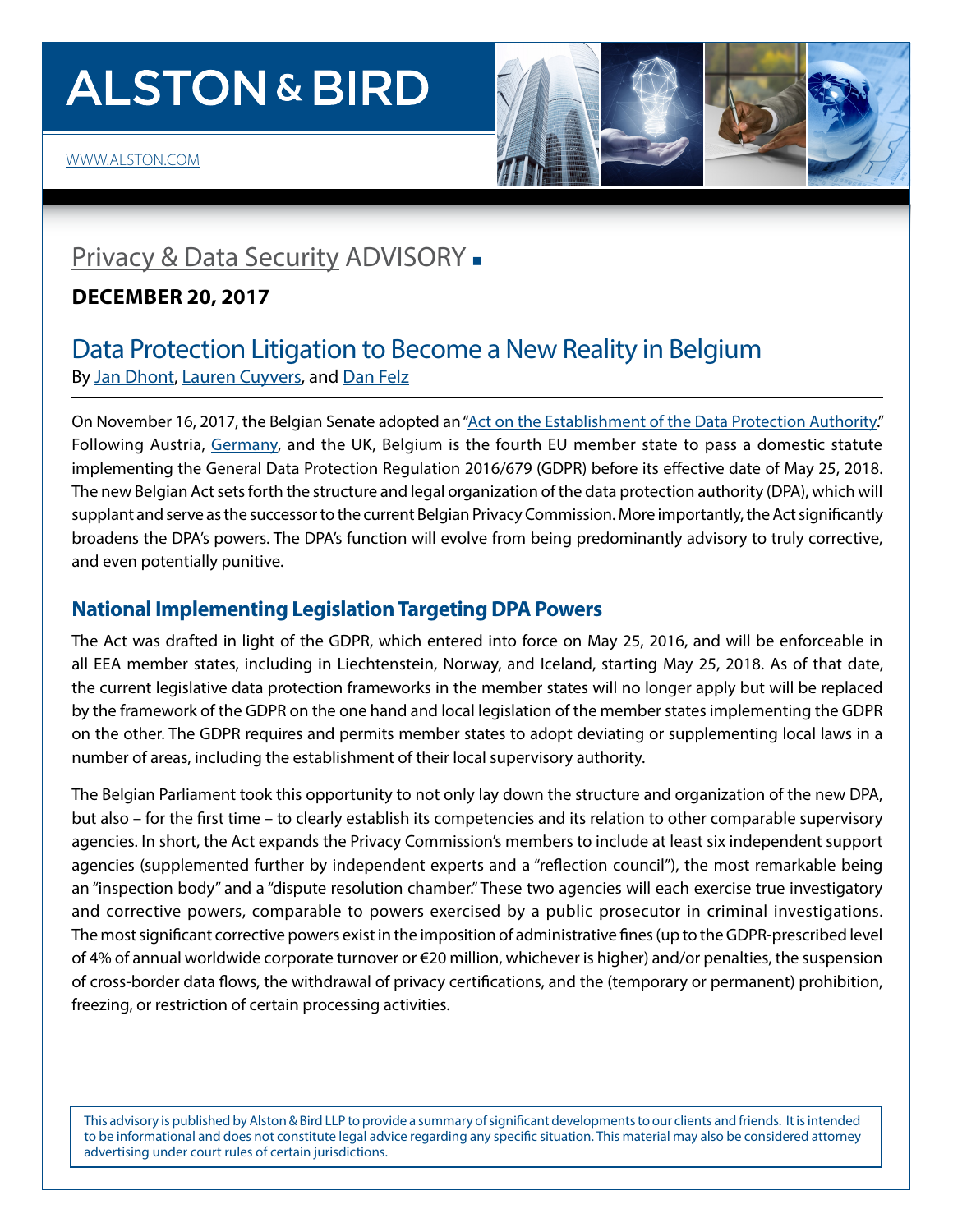The Act repeals and supplements the procedural provisions in the current Belgian data protection legislation from 1992, which did grant certain enumerated powers to the Privacy Commission but did not contain specific rules of procedure. By enacting procedural provisions, the new Act formalizes the functioning of and interaction with the DPA as a law enforcer. Based on the explicit inclusion of the sanctions in the Belgian implementing Act, it is safe to assume that Belgium is getting ready to exercise the full range of administrative powers granted under the GDPR.

## **Different Legislative Approach Compared to Other Member States**

A draft version of the Act was introduced in the Belgian Parliament on August 23, 2017. It enjoyed a speedy adoption just over two months later via expedited adoption procedures, with final publication of the adopted text appearing on November 16, 2017. Somewhat surprisingly, the text only addresses the structure of the Belgian DPA and its powers and does not address any of the various other areas where the GDPR allows for or requires national implementation (such as, for instance, the restriction of individual rights due to public interests or rules for processing employee data). Therefore, it is realistic to assume that Parliament will soon start preparing subsequent legislative proposals dealing with the remainder of GDPR implementation. The Act itself also suggests this because it expressly states that it only repeals the current Belgian Data Protection Act's sections on the structure and organization of the Privacy Commission (thus leaving the remainder of the provisions in place). Since the remainder of these provisions are not necessarily in line with the GDPR, further legislative action will be necessary to align Belgian privacy legislation with GDPR rules. The new Act should enter into force on May 25, 2018 (simultaneously with the GDPR); however, the Act allows for exceptions to this date. These include, for instance, provisions regulating the actual creation of the DPA since the DPA is expected to be fully operational as of May 25, 2018, which requires some advance planning and set-up (see*,* for example, Chapter III of the Act permitting early designation of members of the DPA's executive committee, knowledge center, and dispute resolution chamber). These provisions will be effective as of the date the Act was published in the Belgian Official Gazette (*Belgisch Staatsblad*) to allow for a timely establishment of the DPA by May 25, 2018.

It is remarkable that of the three member states that have already adopted GDPR implementation statutes, none have opted for a similar legislative route. When other member states included DPA-specific language, it was done as one part of a larger systematic statute alongside further sections implementing the GDPR's substantive provisions. By adopting legislation establishing a procedural framework *before* addressing substantive provisions, and by doing so via legislative text that introduces a great level of procedural detail, Belgium seems to set the tone of solid enforcement here.

### **International Cooperation**

The Act supports international cooperation efforts and obligations of the DPA, which may exist in (1) the introduction of expert pools to allow for efficient information exchange; (2) mutual assistance in light of corrective measures and monitoring; and (3) the sharing of personal and financial means. Such cooperation may be supported by cooperation agreements. In light of international treaties, the DPA may also appoint specific members to act as representatives with international authorities, to the extent that they exercise powers within the competencies of the DPA.

## **A Solid Structure Inspired by Other Belgian Supervisory Authorities**

The Act's reform of the DPA's structure is prompted by this significant increase in powers as the DPA goes from being a predominantly advisory body to a true investigatory and corrective authority. The six newly instituted agencies are structured in light of this and include an executive committee, general secretariat, frontline service, knowledge center, inspection body, and dispute resolution chamber. Each agency is free to seek advice from independent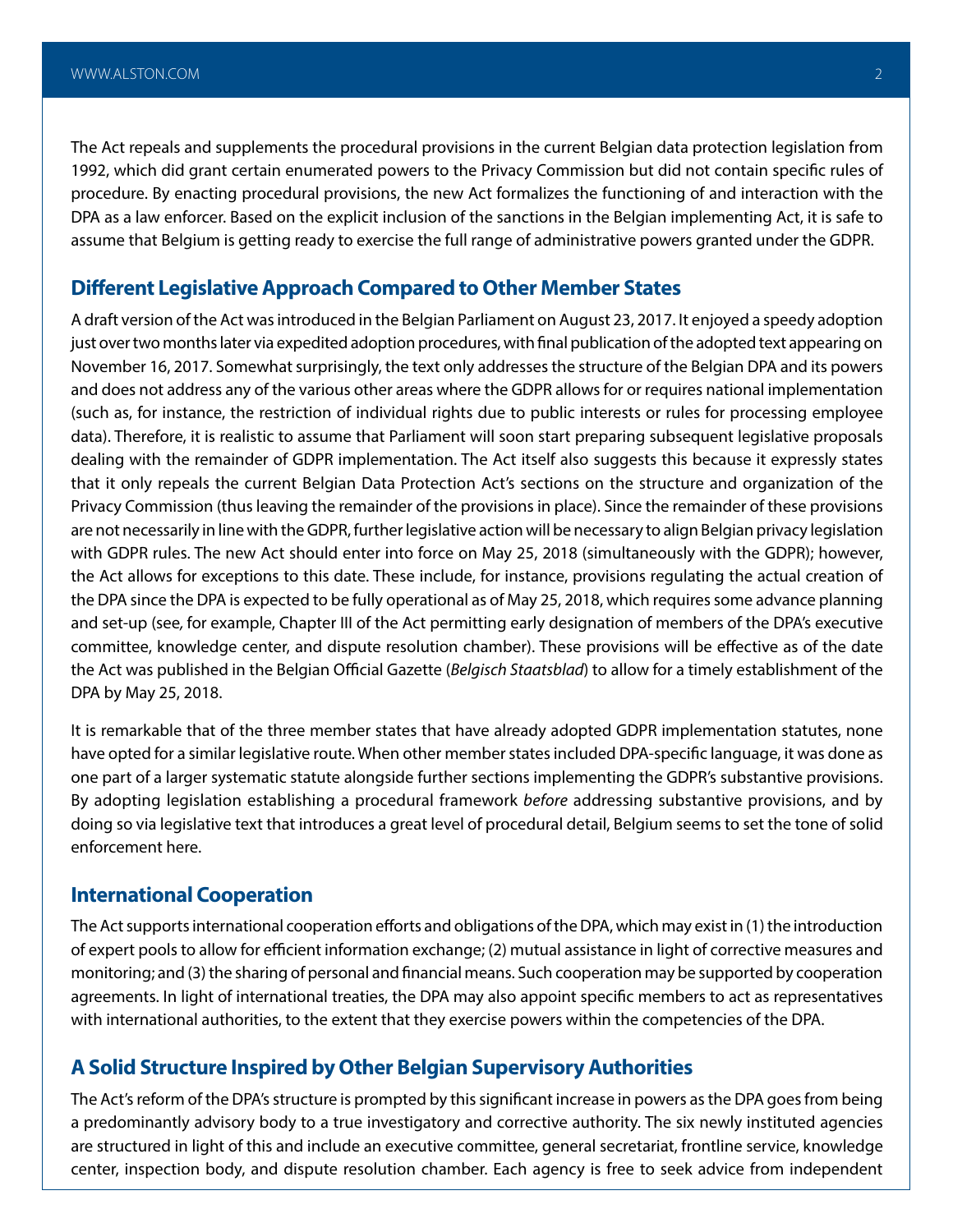experts where they deem fit, who in turn issue nonbinding opinions. In addition, the DPA will be assisted by an independent "reflection council" taking on what is in essence the same advisory role, but which will now be exercised internally within the DPA. The reflection council is composed of actors from across Belgian society in hopes of issuing multidisciplinary opinions.

The inspiration for this new DPA structure was found in  $-$  as the Act refers to it  $-$  "supervisory authorities with comparable powers" such as the Belgian Institute for Postal Services and Telecommunications and the Belgian Competition Authority, both of which have expansive competencies when it comes to investigations, administrative fines, and penalties.

The specific function of each agency in the new DPA is set forth in the Act. The executive committee ("*directiecomité*") is responsible for the general policy and day-to-day administration of the DPA, including administering the annual budget. It is composed of the presidents of all other agencies and chaired by the president of the DPA. Each year, it drafts the DPA's "strategic plan," which is put forth for public consultation. It also establishes the DPA's "internal code of conduct," which lays down certain rules that could have significant impact. The general secretariat ("*algemeen secretariaat*"), on the one hand, has purely clerical functions (receipt of complaints, administration of internal and external communications, etc.), but will also exercise several more substantive powers, such as approving internal codes of conduct, approving model clauses and binding corporate rules (BCRs), and preparing of a list of data processing activities requiring a data protection impact assessment (DPIA). The knowledge center ("*kenniscentrum*"), in its turn, will take on what is now the core function of the Privacy Commission, namely the issuance of guidance and recommendations in the field of data protection. Finally, the frontline service ("*eerstelijnsdienst*") acts as a "filter" to the dispute resolution chamber for any complaints that are filed. It is also the first point of contact between the DPA and external stakeholders (such as individuals or data controllers and processors), and can provide them with guidance or recommendations.

## **Establishment of Inspection Body and Dispute Resolution Chamber**

The most significant bodies introduced by the new Act are the inspection body ("*inspectiedienst*") and the dispute resolution chamber ("*geschillenkamer*"). These two bodies transform Belgium's prior advisory commission into a true enforcement agency with monitoring and corrective powers.

#### *Similarities to criminal investigations*

The detailed outlines of procedural rules the Act establishes, and the measures it places at these agencies' disposal, are reminiscent of measures one would typically find in criminal investigations. The DPA inspection body, for instance, is composed of inspectors and led by an inspector-general ("*inspecteur-generaal*"). Its powers include the interrogation and written examination of individuals, on-site investigations, the consultation of IT systems and copying of relevant data, the seizure or sealing of assets or IT systems, and summoning the identification of the subscriber or regular user from a telecoms operator. In addition, the rights granted to individuals subjected to an interrogation are reminiscent of the rights usually present when law enforcement carries out criminal interrogations (notably the right to counsel, the right to obtain a free copy of interrogation transcripts, and the right to request performance of specific investigatory acts). The inspection body can also impose preliminary measures, such as temporarily suspending, restricting, or freezing processing activities, so that cases before the DPA could have major business impacts even in their investigatory phase. When exercising these powers, the inspection body may request the assistance of law enforcement when it deems it necessary. The investigatory phase remains strictly confidential up until the moment the inspector-general's report is filed with the dispute resolution chamber.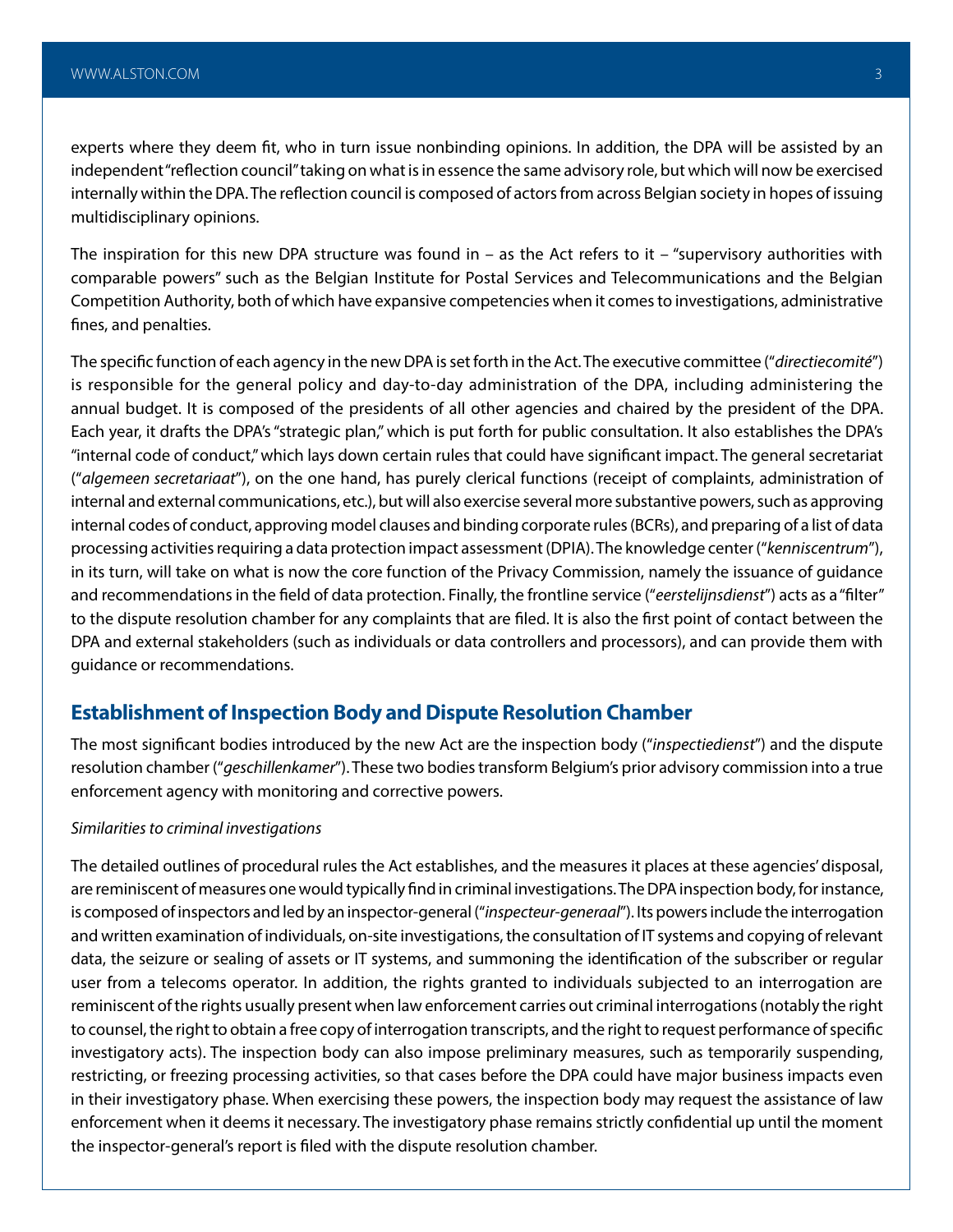#### *Far-reaching powers of the DPA*

The Act's enforcement ambitions are further reflected by the scope investigations could potentially grow to. Individuals and entities subject to investigation are under a legal *duty of cooperation*, which the Act's Explanatory Memorandum compares to the duty of cooperation applicable to investigations by the Financial Services and Markets Authority (FSMA). Individuals and companies are required to hand over all information (save privileged information) that may serve to establish a data protection violation. The DPA bears a potentially light burden in justifying its opening of an investigation; more often than not, the DPA can exercise its powers "whenever it is deemed *necessary*," with the DPA in charge of determining that a particular exercise of power is "necessary" under the circumstances. Also important to note is that DPA investigators are not public prosecutors or members of police forces and may not be subject to the same safeguards Belgian statutes and practices have created for these investigatory institutions. The specific qualifications DPA investigators must possess are determined by the DPA's internal code of conduct, which is drafted by the DPA itself.

#### *Sanctions taken by the dispute resolution chamber*

The dispute resolution chamber is the final step in the DPA's administrative procedure path, and it is the body empowered to impose sanctions. It is an administrative body competent to exercise the so-called "corrective powers" granted to supervisory authorities under the GDPR. Its specific structure and organization strongly resemble a judicial institution or body, or Article I courts within the U.S. It is composed of a president and six members, all of whom are selected to ensure knowledge of data protection, administrative procedure, information security, and information and communications technology. The chamber's most significant corrective powers exist in the issuing of warnings and reprimands, the ordering of compliance with data subjects' individual rights requests, the temporary or definite freezing or restricting of processing activities (or a ban on the processing altogether), enjoining processing to be brought into compliance with data protection laws, imposing penalties and administrative fines, suspending cross-border data transfers, revoking privacy certificates, and publishing its decisions on its website. In terms of potential sanctions, the Act does not deviate from the GDPR.

## **Rules of Procedure**

The Act's rules of procedure aim to enhance the effective protection for individuals' privacy rights, as well as regulating rights of defense and means of legal redress before the DPA and the regular civil courts. A procedure before the DPA is typically initiated by a request or complaint, but may also be initiated by the DPA on its own initiative in a number of situations. The rule for complaints and requests is that any individual, *as well as* associations and institutions, have legal standing to file. Here, Belgium seems to have taken advantage of the margin of manoeuver the GDPR grants member states to permit representative bodies to autonomously bring actions directly against regulators, controllers, or processors—i.e. without an individual's mandate. Because privacy or data protection rights are by default only conferred on natural, and not legal, persons, it is somewhat surprising that the GDPR and now seemingly also the Belgian Act—would allow for legal persons (such as consumer organizations) to bring actions based on privacy violations without requiring a mandate from the person(s) actually granted this right. Beyond doctrinal considerations, allowing representative bodies to autonomously initiate data protection investigations/proceedings significantly increases the chance that companies will be faced with some form of data protection scrutiny. Unlike most individuals, professional representative bodies are less likely to be intimidated by administrative hurdles or long proceedings.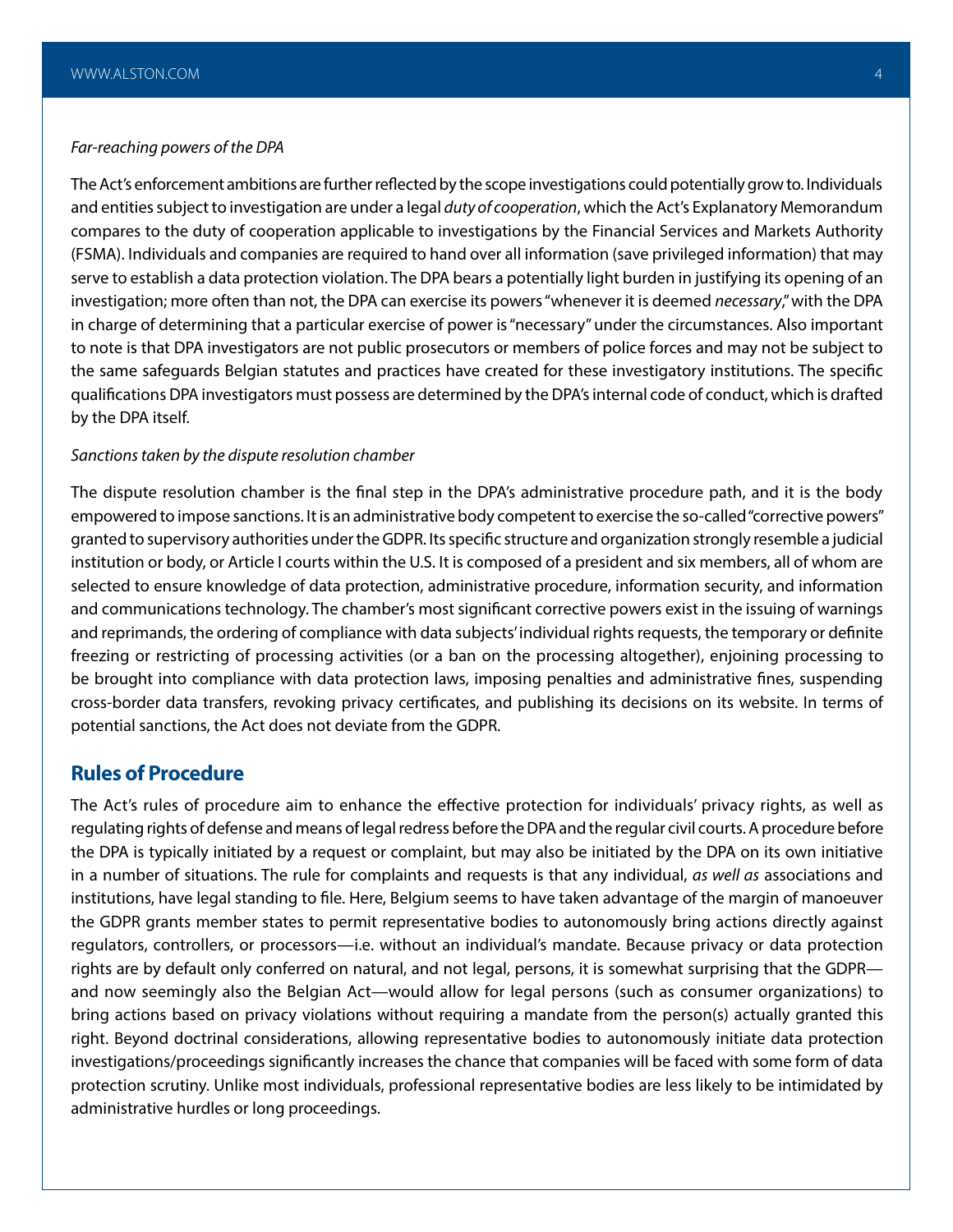#### *Frontline service*

All complaints and requests are filed with the DPA's frontline service, which will conduct preliminary triage and decide on the admissibility of complaints and requests. Admissible complaints are transferred to the dispute resolution chamber, which can lead to either an investigation by the inspection body or, if the chamber decides sufficient evidence is available, administrative proceedings before the chamber itself. Information or other requests to the DPA are handled by the frontline service itself, which provides the requestor with the necessary information. Alternatively, the frontline service may also decide to initiate mediation to try and find common ground between both parties. If no solution is found in mediation, requests are treated in the same way as complaints and will be transferred to the dispute resolution chamber. Note that an inadmissibility decision by the frontline service may be appealed.

#### *Inspection body*

The "intermediary" chain in the procedure is the inspection body, which is responsible for conducting investigations to secure sufficient evidence for proceedings on the merits before the dispute resolution chamber. The inspection body can open an investigation in a number of different situations: (1) by request of the executive committee in the case of serious indications of a data protection law violation, in the context of a cooperation request form another supervisory authority, or when a case is brought to the DPA is by a judicial authority or administrative body; (2) by the dispute resolution chamber looking to gather more evidence in light of a complaint referred to it; or (3) upon its own initiative, again in the case of severe indications of a data protection law violation. The inspection body is also competent to impose preliminary measures (with a maximum duration of six months) when this is necessary to prevent an irreparable harm to the rights of the individual.

Note that the GDPR only foresees such measures in the case of a transnational processing activity, or in light of cooperation efforts of supervisory authorities—but the Belgian Act does allow for the imposition of such measures in *every* case pending before the inspection body. In light of procedural options, it is important to note that the defendant, after having been confronted with a preliminary measure, may request to be heard, file written or oral objections, and—most importantly—file an appeal against the measure with the dispute resolution chamber. The appeal, however, does not suspend the challenged measure (unless the chamber so orders), which raises questions about the practical impact or use of this procedural move. To prevent this, we recommend parties specifically request measures to be suspended until a final decision has been obtained in appeal (i.e., that the decision is "*niet uitvoerbaar bij voorraad*").

#### *Dispute resolution chamber*

The final chain in DPA procedure is the dispute resolution chamber, which will decide the case on the merits, meaning finding facts and imposing appropriate sanctions. Recapitulating, it can open a case directly via forwarding of matters by the frontline service, via the inspection body upon completion of the investigation phase, or at the level of appeal against a preliminary measure imposed by the inspection body. In principle, proceedings before the dispute resolution chamber are written, though the chamber may decide to organize oral hearings. Note that proceedings before the dispute resolution chamber will continue even when the defendant does not file a defense or when he/ she does not respond to a request to appear before the chamber. The procedure before the chamber can take two turns: either the chamber decides to request (additional) investigation from the inspection body, or it decides to follow a "summary procedure" in which it treats the complaint autonomously without consulting the inspection body.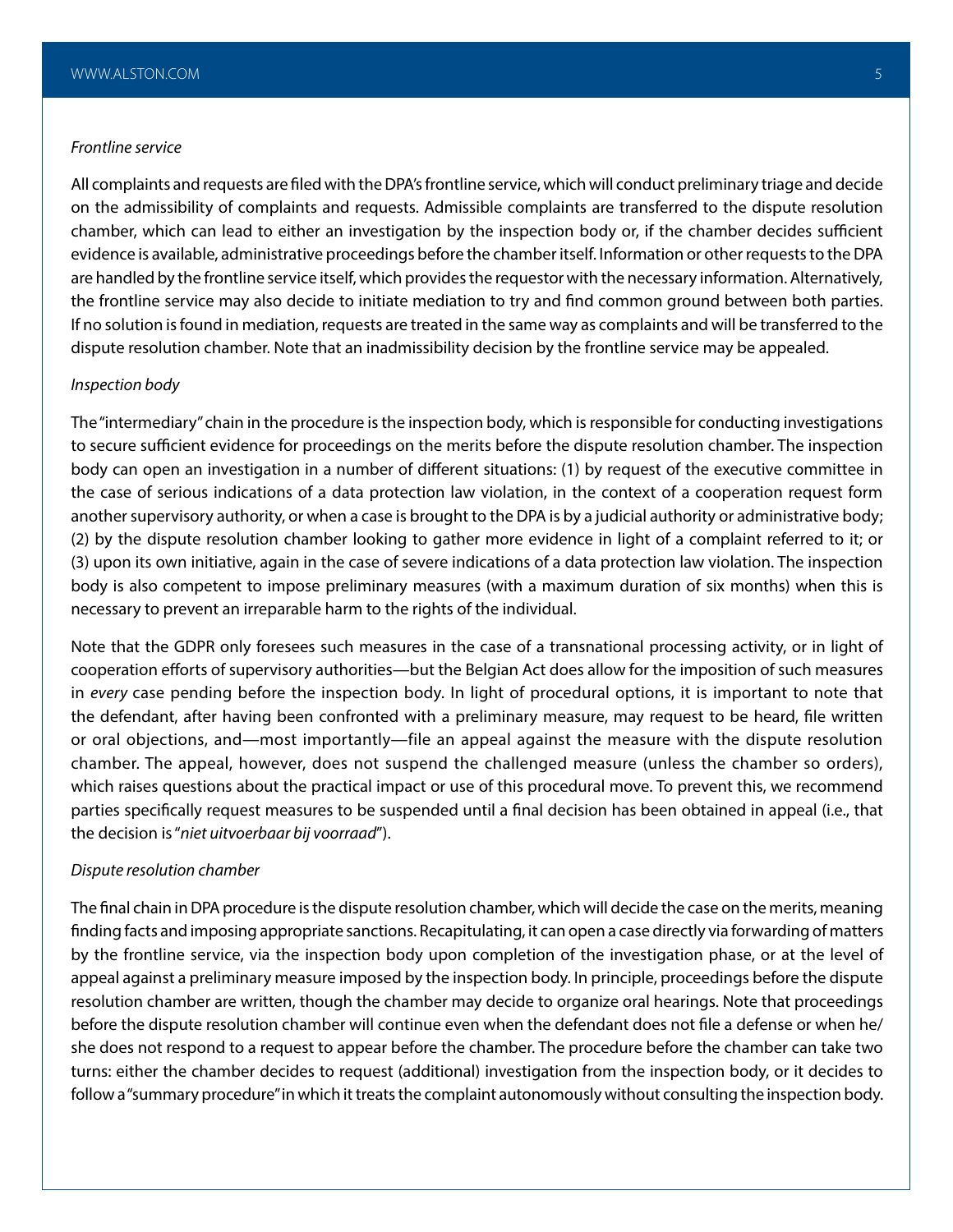The latter option goes hand in hand with very limited notifications to parties involved in the proceedings—which may significantly reduce procedural options. If an investigation is requested, parties are generally offered a broad range of procedural safeguards, such as appropriate notifications, the filing of a defense strategy, the right to have all relevant exhibits attached to the file, and the right to be heard.

#### *Administrative sanctions accumulation*

Since the sanction mechanism provided for in the GDPR is often compared to sanctions foreseen in EU competition law (the equivalent of U.S. antitrust laws), it is key to understand the level of sanctions or fines that could potentially be imposed by national supervisory authorities. The Act distinguishes the level of the fine payable in situations where *several* distinct acts lead to multiple violations and in cases where *one and the same* act infringes several data protection law provisions (for instance, due to a common core of fact able to be qualified as multiple violations). It is only in the latter case that *only one* fine applies: the highest administrative fine. In the former case, administrative fines will be *added up*, subject to a cap at the level of the "highest administrative fine *times two*."

#### *Appeal*

As soon as the dispute resolution chamber renders a decision, the parties may file an appeal within 30 days with the Commercial Court of Appeal ("*Marktenhof*"), which will deal with the case in accelerated proceedings on the merits ("*zoals in kort geding*") to allow for timely judicial relief. The Commercial Court of Appeal was instituted following a legislative reform in Belgium at the beginning of this year to treat all appeals against regulatory agency decisions (which often require particular expertise). However, decisions taken by the dispute resolution chamber are "executable notwithstanding appeal," meaning the losing party cannot (preliminarily) escape sanctions using the escape route of suspensive appeal proceedings—unless, of course, the Commercial Court of Appeal orders otherwise. Parties faced with negative decisions imposing sanctions must be prepared and take the necessary precautionary measures to be able to execute the decision. In the same way, a decision from the dispute resolution chamber establishing a violation of data protection law can serve as a basis for the individual plaintiff to bring a damages claim before the competent civil court.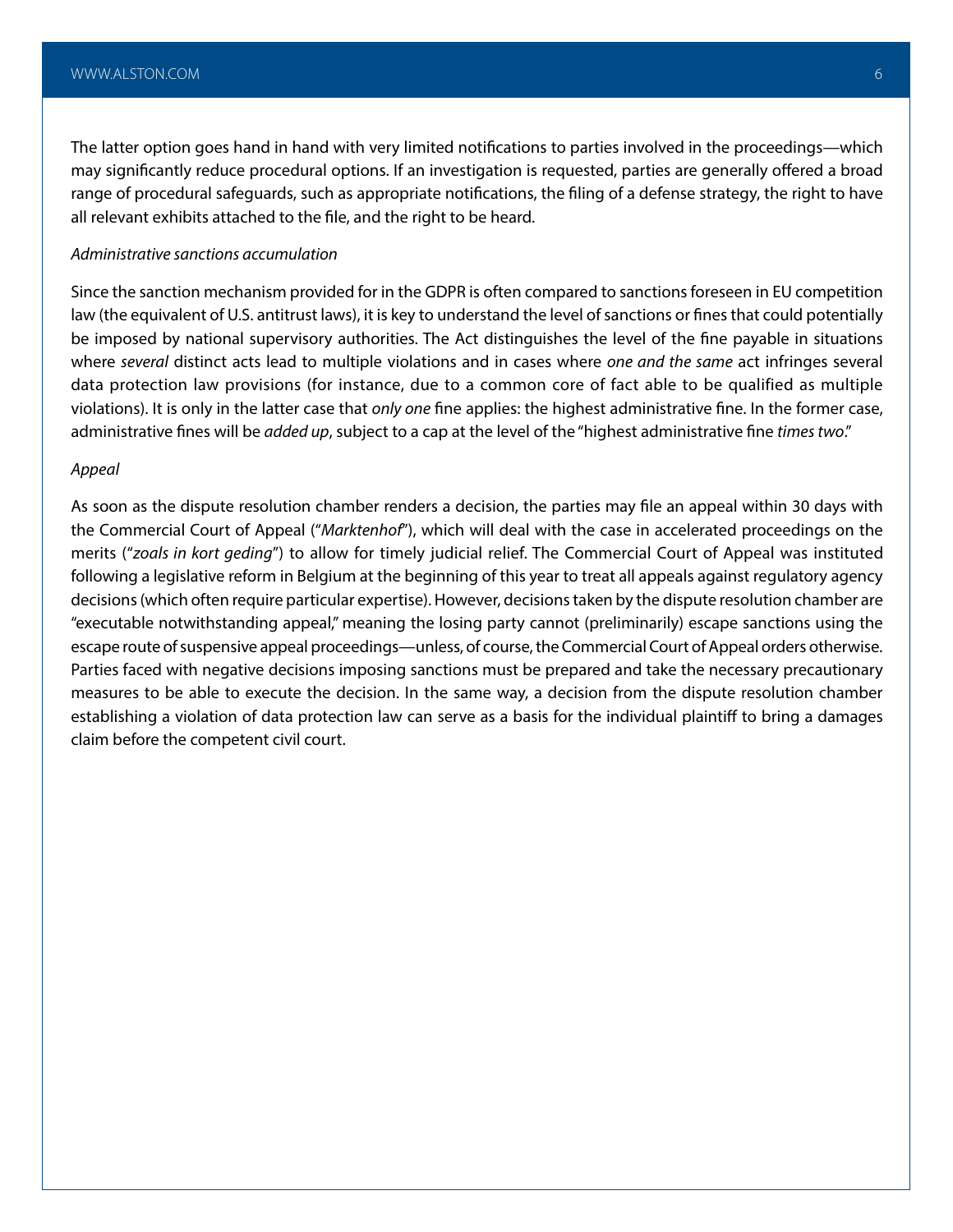# **Outline of Procedure Before the Belgian DPA**